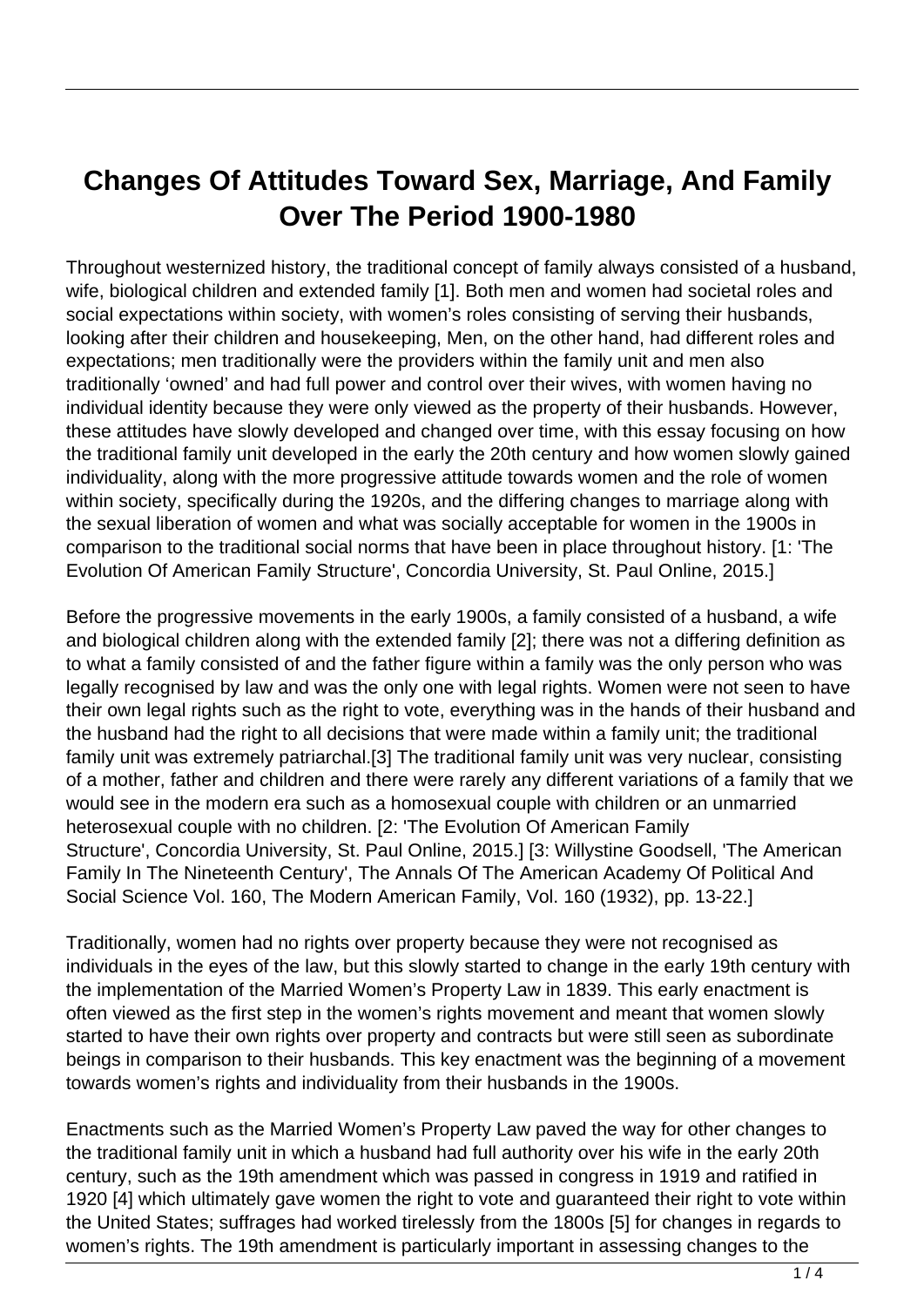traditional family unit because it meant that women started to have their own individuality away from their husbands and meant that women now had some rights in the eyes of the law which were previously bound to their husbands. The 19th amendment also meant that there was an increase of voters across the nation who were concerned with women's issues and therefore were more likely to vote for politicians who proposed changes to the rights that women had and who would support the suffrage movement. Women also slowly became more involved in politics and therefore strayed away from their traditional role within society of serving their husbands and looking after children by the election of 11 women into congress which allowed for the disruption of social norms and meant that women also had more independence from their husbands who previously 'owned' their wives and had full control over their wives. This also meant that the previous traditional perspective of women not being able to have a career and a family at the same time was quashed which gave women a new found freedom to choose whether they wanted a career or a family or both. [4: 'Our Documents – 19th Amendment To The U.S. Constitution: Women's Right To Vote (1920)'.] [5: 'Our Documents – 19th Amendment To The U.S. Constitution: Women's Right To Vote (1920)'.]

Traditionally, marriage in the United States was viewed as a union between a man and a woman in the presence of God. This meant that a family was something that could only be achieved through marriage because, as mentioned previously, a traditional family consisted of a husband, wife and children. Marriage was something monogamous and children were essential and central to a marriage [6] which meant that you could only have a family through marriage and that marriage was synonymous with family. Typically, once you were married there was no question or opportunity of divorce which meant that those who got married were with their partner until death [7]. However, divorce started to become more widely accepted in the beginning of the 20th century because women started to gain more freedom through acts such as the 19th amendment which enabled women to slowly be able to make their own decisions away from their husbands and have their own voice which lead to an increase in divorce because many men likely still felt as though they should be the only one with an opinion within a marriage. In addition, many young women respectively were deciding to focus on a career rather than marriage and having a family which lead to a decrease in marriages within the early 20th century, [8] in comparison to previous years. [6: Jessica Feinberg, 'Exposing The Traditional Marriage Agenda', Scholarlycommons.Law.Northwestern.Edu, 2012.] [7: 'The Evolution Of American Family Structure', Concordia University, St. Paul Online, 2015.] [8: 'Marriage & Divorce In The 1920s', Leestraussbooks.com.]

The 1920s, or the more commonly known 'roaring twenties' were particularly poignant for the changing attitudes to sex and the sexual liberation of women for a number of reasons. Traditionally, women were expected to be extremely conservative regarding sex, what they wore or what they discussed. Women were always expected to be modest and docile, with sexuality only being acceptable within marriage [9]; sex was always only viewed as an act for procreation in a private setting between a husband and wife, not as something that was done for fun or showcased within society. Sex was viewed as a necessary form of evil within traditional American society [10] that was reserved only for a married man and woman, with the foundation of these beliefs coming from religion and the church. However, these attitudes started to change and develop in the 1920s due to newly emerging prosperity and consumerism after the end of World War One, along with the implementation of the 19th amendment which allowed women to vote and therefore have more of a voice within society away from their husbands, allowing for a more open conversation about sex and other affairs that were previously viewed as private matters between a married man and woman. [9: Shellie Clark, 'The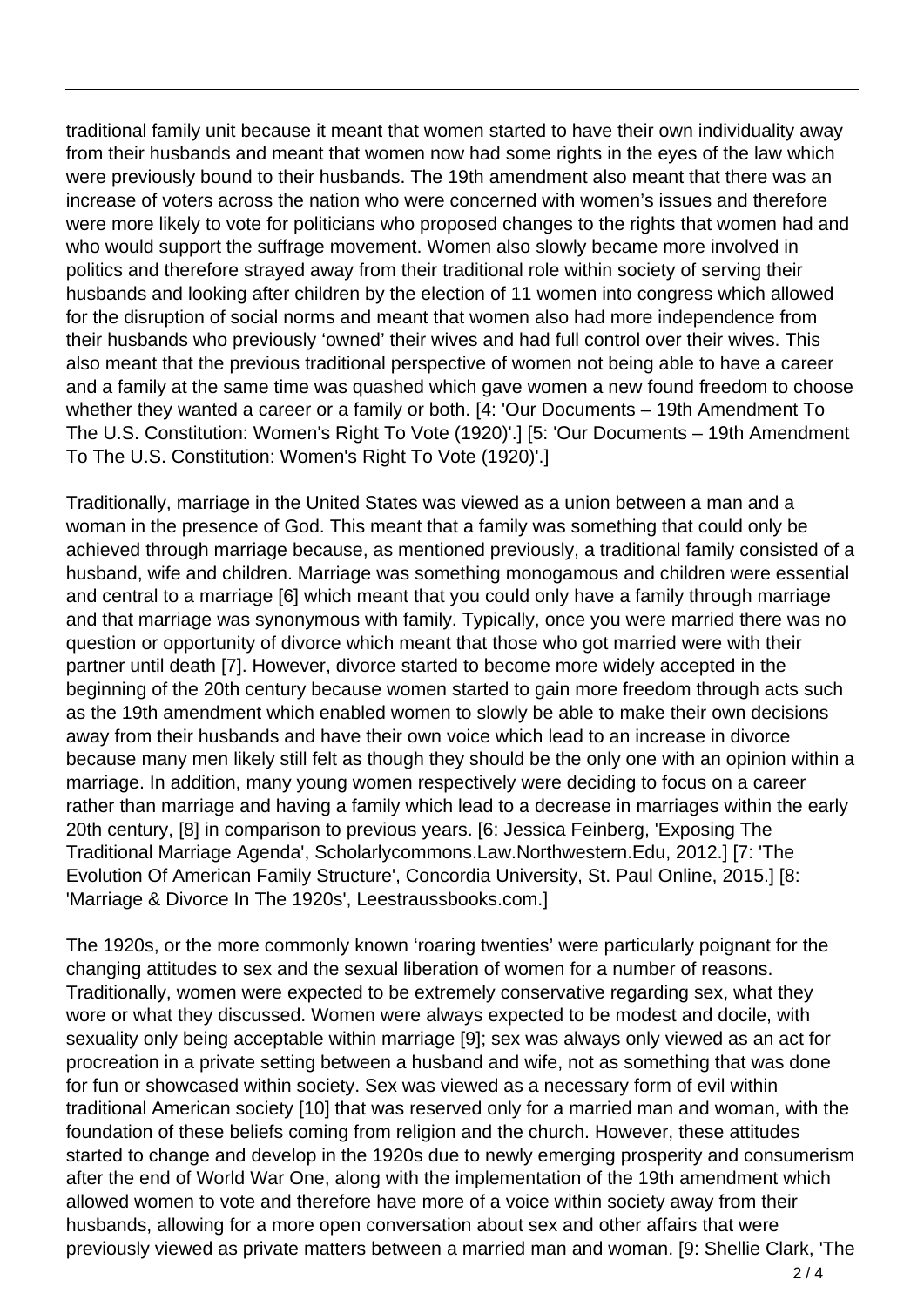Sexual Revolution Of The 'Roaring Twenties': Practice Or Perception?', Digitalcommons.Brockport.Edu, 2016. ] [10: Shellie Clark, 'The Sexual Revolution Of The 'Roaring Twenties': Practice Or Perception?', Digitalcommons.Brockport.Edu, 2016. ]

Prosperity and consumerism played a huge role in the changes in attitudes towards sex during the 1920s because it provided a foundation for changes within popular culture via the television and new inventions such as the cinema [11]; people were more interested in sex and sexual behaviour than ever before [12]. As sex became more of an open topic and more glorified within society in the 1920s, women also started to become more sexually liberated and less conservative about sex. This led to the emergence of flappers who were typically single, young women who held steady jobs within the American economy [13], but who also had a carefree attitude towards sex within society. Flappers were women who broke away from the traditional, conservative dress sense of previous years which would have consisted of long skirts, corsets and long hair with no skin showing. The conventional flapper would have had short cut hair, higher dress hem lines and roller stockings, [14] something that was completely different to the traditional, conservative and modest dress sense that was expected of women in the 19th century. Flappers allowed for the disruption of gender norms as women started to become more independent through their own careers which lead to many women becoming valued workers within the American economy which therefore essentially liberated women from the gender norms that had been in place for centuries. [11: Shellie Clark, 'The Sexual Revolution Of The 'Roaring Twenties': Practice Or Perception?', Digitalcommons.Brockport.Edu, 2016. ] [12: Shellie Clark, 'The Sexual Revolution Of The 'Roaring Twenties': Practice Or Perception?', Digitalcommons.Brockport.Edu, 2016. ] [13: 'Flappers [Ushistory.Org]', Ushistory.Org.] [14: 'Flappers [Ushistory.Org]', Ushistory.Org.]

As sex became more of a widely discussed topic within society, so did contraception. Due to deeply rooted religious beliefs within society about sex being an act of necessary evil only for procreation [15], contraception was obviously prohibited because sex was not viewed as an activity to do for fun. However, as sex became more of an open topic that was accepted within society, so did contraception, especially as more women were looking to have a career rather than getting married and having children; sex slowly became an act that was no longer seen as sinful, but as something for fun between whomever wanted to experiment within society and not necessarily for a married man and woman. [15: Shellie Clark, 'The Sexual Revolution Of The 'Roaring Twenties': Practice Or Perception?', Digitalcommons.Brockport.Edu, 2016. ]

Previously, women who called for the legalisation of contraception were radical feminists who were concerned with women's rights [16], especially as contraception had formerly been illegal throughout the 19th century as it was thought to promote prostitution and sexual activity outside of marriage. However, this changed in the 1920s as contraception started to become more widely accepted and was viewed as a respectable, non-radical cause. [17] Contraception started to become extremely important for women who were looking to build a career rather than to have children but it was not until the 1970s after World War Two that all forms of contraception became fully legalized in the United States [18], with contraception accounting for more than 30% of the increase of women in skilled careers from 1970-1990. [19] The legalisation of contraception was a monumental change for the attitudes towards sex within society because it meant that sex was starting to be viewed as something for fun and something that was normal within society and that it did not necessarily have to happen within marriage between a man and a woman; the legalization of contraception changed the idea that sex was sinful and a necessary evil. [20] [16: Linda Gordon, 'The Politics Of Birth Control, 1920–1940: